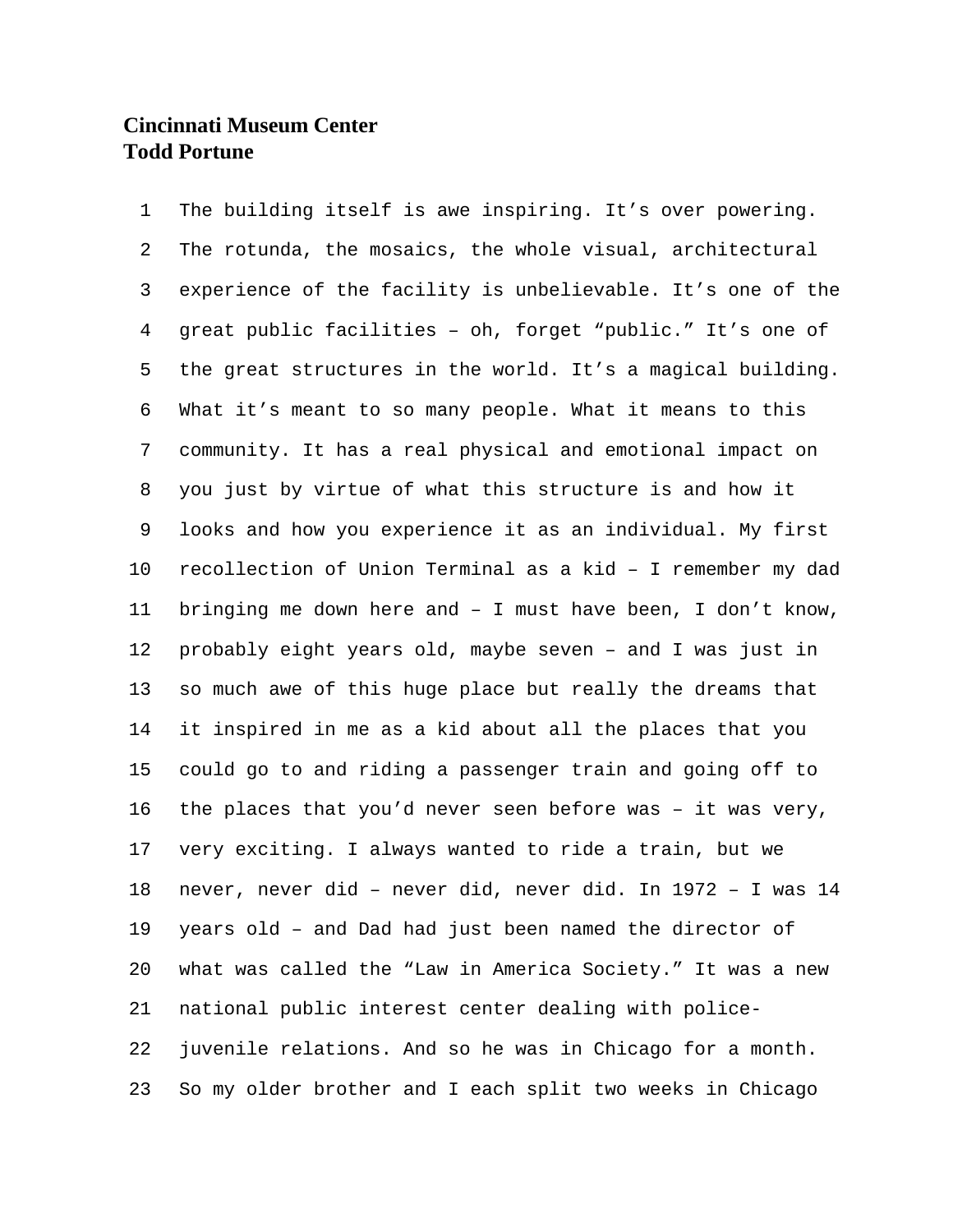with Dad while he was doing all this stuff. And we both went to Chicago and back by riding a train and taking it out of Union Terminal and finally I had this experience and I was a passenger, getting on a train and when we returned – coming back into Cincinnati going along the tracks there along the Ohio River and then on into Union Terminal and coming out of the Rotunda and the skyline of the city in the distance at night – it – the whole trip was magical. And it was not only a great father-son experience that I had with my dad, it was great in terms of really closing the deal on all these dreams I had about Union Terminal and train travel and that sort of thing. It really was a magical experience and then just – just two months after that, my dad died. And so, for that reason I – as well I think that whole trip took on real larger-than-life impression on me and it was truly one of the great experiences that I've had in my life and Union Terminal was at the center of it. My daughter, Emily, is – as we speak – ten years old and Emma has lived a life of some challenge. She has Down syndrome and she is the embodiment of love and joy and happiness. And it's a real joy in my life. And she has grown up coming to Museum Center, taking part in particular in the Children's Museum that she loves to go to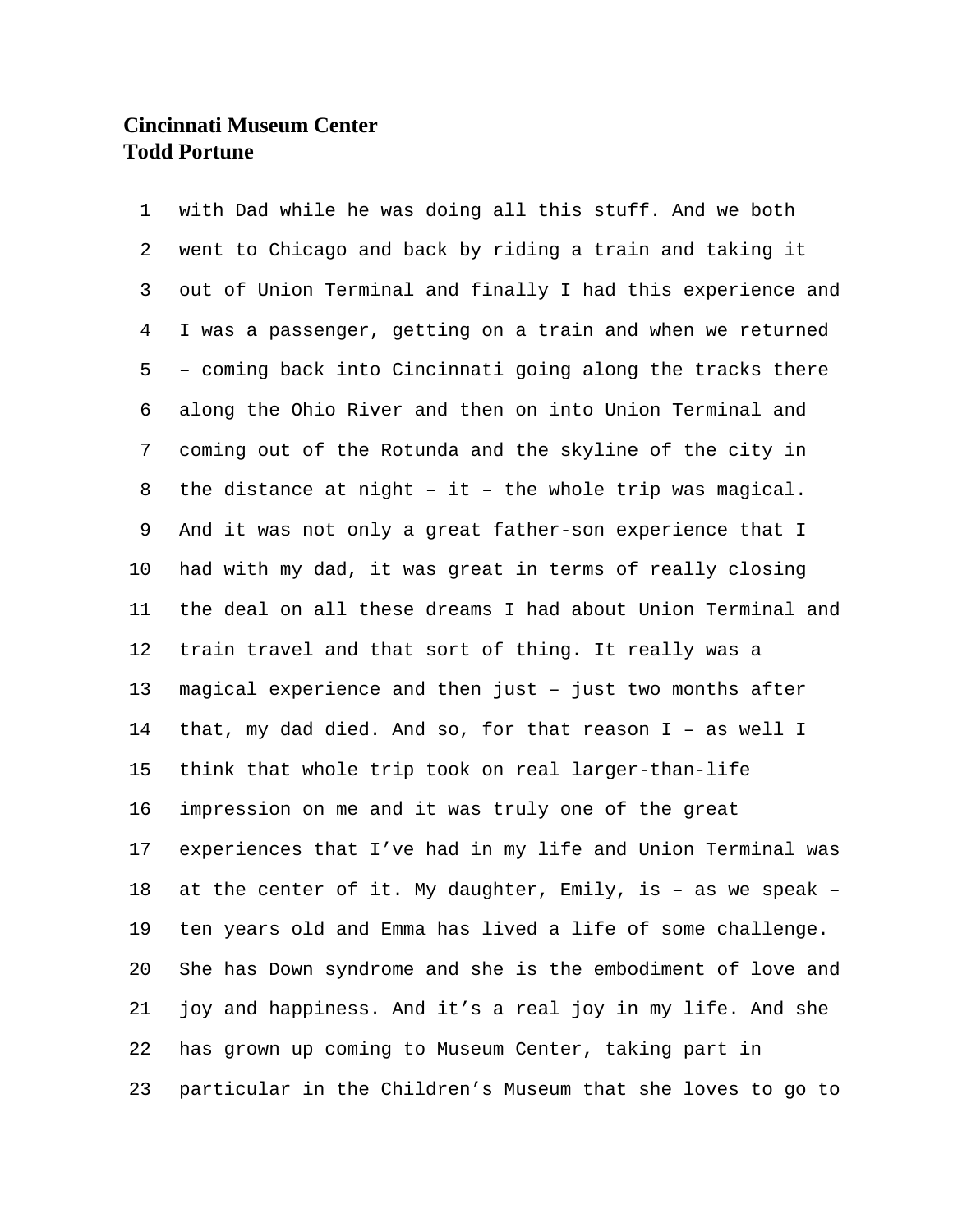and all aspects of it from the water play and learning area to the playground area where you climb through trees and up into netting and tunnels and all sorts of things. She absolutely loves that and she talks about Museum Center. And at one point, I forget exactly what it was that I had that I showed to Emma but she immediately recognized the image of Museum Center and that's what she said. She said, "Museum!" And we'll be driving to downtown and she'll have her face glued to the window as we drive by where Union Terminal is she's looking at that. She loves coming here. It plays a real big role in Emma's life and in my life with Emma. There were times when the building itself was looking for the right fit and the right role to play in our community. And people that cared a lot about the architecture, the structure, were doing everything they could in order to keep the building going until that "right fit" was found. And so, "Was this the best place for a shopping mall?" Clearly not. It certainly wasn't the right fit for it long term. What it does today is. But why that was important was because the people of Cincinnati, Hamilton County, the greater Cincinnati region, know and knew then and have always known I think how important it is to keep this building going. And that to me is very